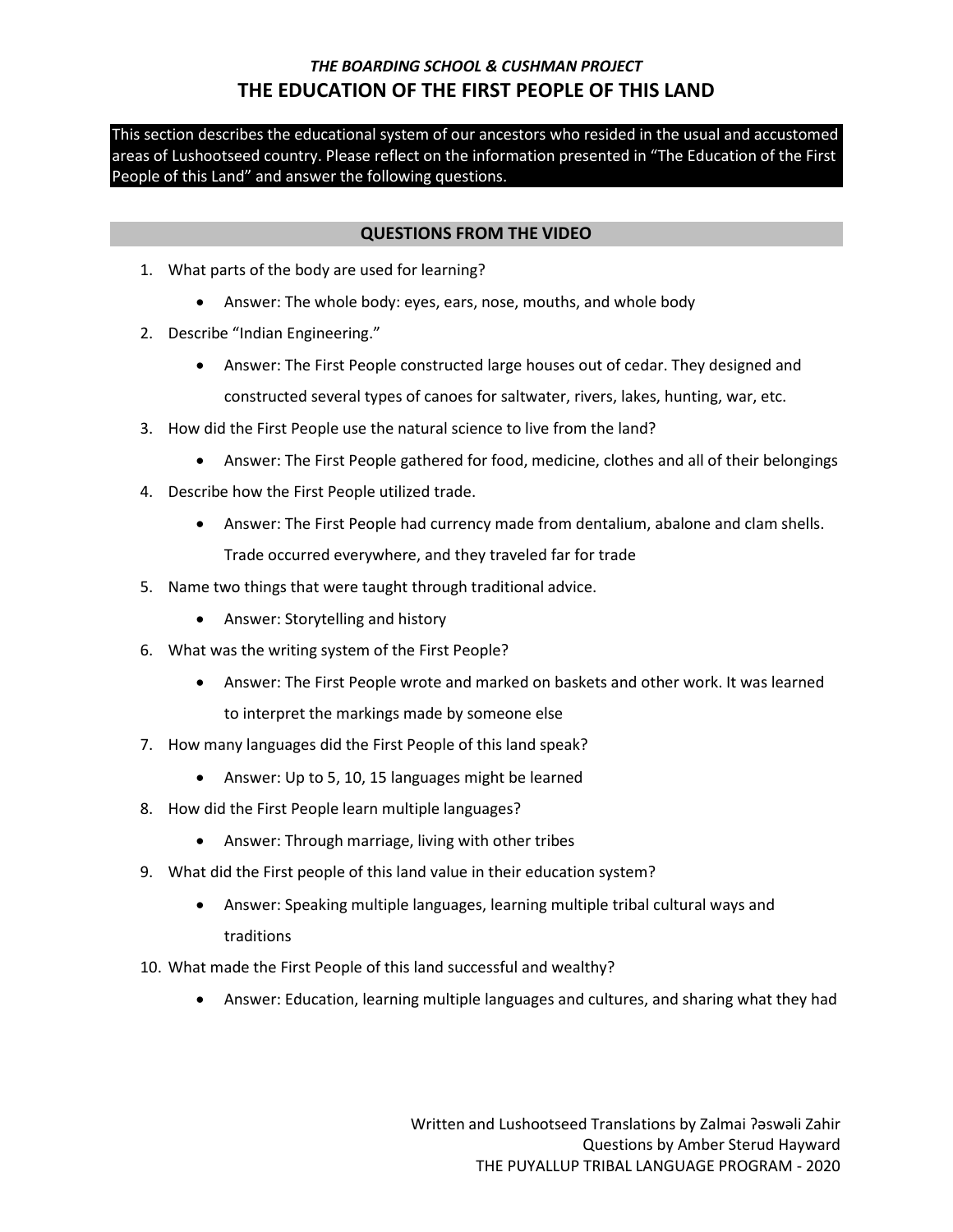### **PERSONAL REFELECTION**

Now that you've answered questions from the video, it's time to begin looking into your own ancestry, culture and ancestral languages and begin to reflect on the monolingual and ethnocentric culture that has been adopted by Americans.

1. What new information did you learn?

### **YOUR ANCESTORS AND ANCESTRAL LANGUAGES**

- 2. Where do your ancestors come from? Please list as many as you can.
- 3. Please list your ancestral languages.
- 4. If you do not know where your ancestors come from or languages, please list who you can ask to find this information.
- 5. If you were adopted or are disconnected from your biological family, think about someone close to you who you can ask about their ancestors and ancestral languages.
- 6. DNA test seem to be a controversial topic for people seeking to know more about their ancestry. They sometimes reveals things in people's lives that they weren't expecting. They can prove or disprove family myths regarding ancestry. However, they can make joyful family connections that would have never been possible if the test was not taken. Whatever the case, these tests can provide missing links for people who might not have resources to know where their ancestors came from. Knowing this information can help people who've felt a loss of identity and guide them to their people, culture and language. If you've taken a DNA test, do you feel connected to the ancestral people you've been traced to? Do you feel connected to any ancestral languages you've been traced to?
- 7. Do you have African American ancestry? This makes it hard without taking a DNA test to know exactly where your ancestors came from. Many African Americans can trace their ancestry back to Sub-Saharan Africa, mainly West and Central Africa. What might you do to look further into tracing your African roots? What African languages might you be drawn to learning? African jargon languages?
- 8. If you know where your ancestors came from and what languages they speak, are you drawn to one culture group or language more than the others? Why?

## **MULTILINGUALISM AROUND YOU**

- 1. What languages do you hear in your daily life besides English?
- 2. Please list the names of friends, family members, fellow students and co-workers that you see weekly that speak a different language.
- 3. From that list, have you taken the time to ask these people in your life about their language?
- 4. Have you asked these people how to say certain phrases to use with them when you see them?
- 5. Do you speak another language besides English? If so, please list all languages.
- 6. Did your parents or grandparents speak another language in the home besides English?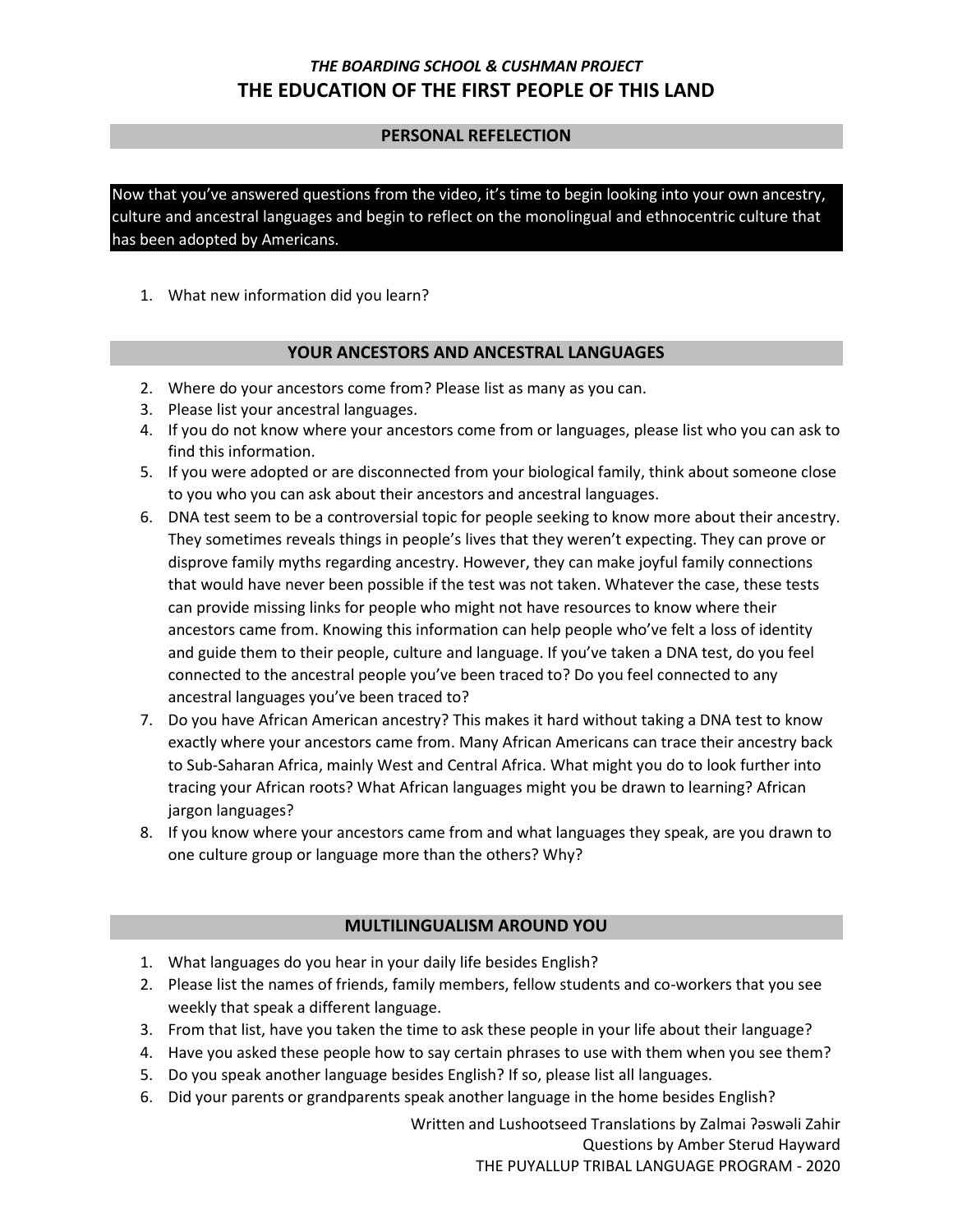- 7. If your parents spoke another language in your home, do you speak it? Or did the English language take over as your dominant language?
- 8. If you don't speak your parent's first language, how does that make you feel? Have you thought about the implications of not passing your ancestral language forward?
- 9. Do you feel that your ancestral language is important to pass on to your children and future generations?
- 10. If you don't speak your ancestral languages, please list some resources that can assist you in learning them. This could be your relatives, online resources produced from your ancestral people, language apps, etc.
- 11. If you don't feel connected to your ancestral language or don't know what your ancestral language is, would you be open to learning someone's ancestral language that you are close to (spouse, friend, co-worker)?

### **CULTURE**

- 1. How would you describe the American culture? This includes traditions, foods, beliefs, values, ceremonies, etc.
- 2. If your ancestry includes another culture besides American, please describe your culture. This includes traditions, foods, beliefs, values, ceremonies, etc.
- 3. What is ethnocentrism?

## **MULTILINGUALISM ACROSS THE WORLD**

There are more multilingual speakers in the world than there are monolingual speakers. We are going to dive into what the United States looks like compared to the world around us. This section is going to challenge you to think outside the parameters of the US boarders, and shift your thinking to be more open to other cultures and languages.

In the continent of North America, there are three predominant languages used: English, Spanish and French. English is the predominant language in the United States, United Kingdom, Canada, Australia, New Zealand and Ireland. There are approximately 379 million English monolingual speakers, and 1.132 billion bilingual English speakers in the world.

Within the United States, there are approximately 175 Native tribal languages spoken by approximately 350,000 people, however English is the predominant language. Upon European contact, there was believed to be approximately 150 million speakers of 2000 different tribal languages.

(Resources: Babbel.com [https://www.babbel.com/en/magazine/native-american-languages-in-the-us\)](https://www.babbel.com/en/magazine/native-american-languages-in-the-us)

- 1. What are the benefits of multilingualism?
- 2. How do you feel knowing that most of the world is bilingual and/or multilingual?
- 3. What steps could you take to add little pieces of different languages into your daily life?
- 4. How do you think others would feel if they were greeted by you in their ancestral language?

Written and Lushootseed Translations by Zalmai ʔəswəli Zahir Questions by Amber Sterud Hayward THE PUYALLUP TRIBAL LANGUAGE PROGRAM - 2020